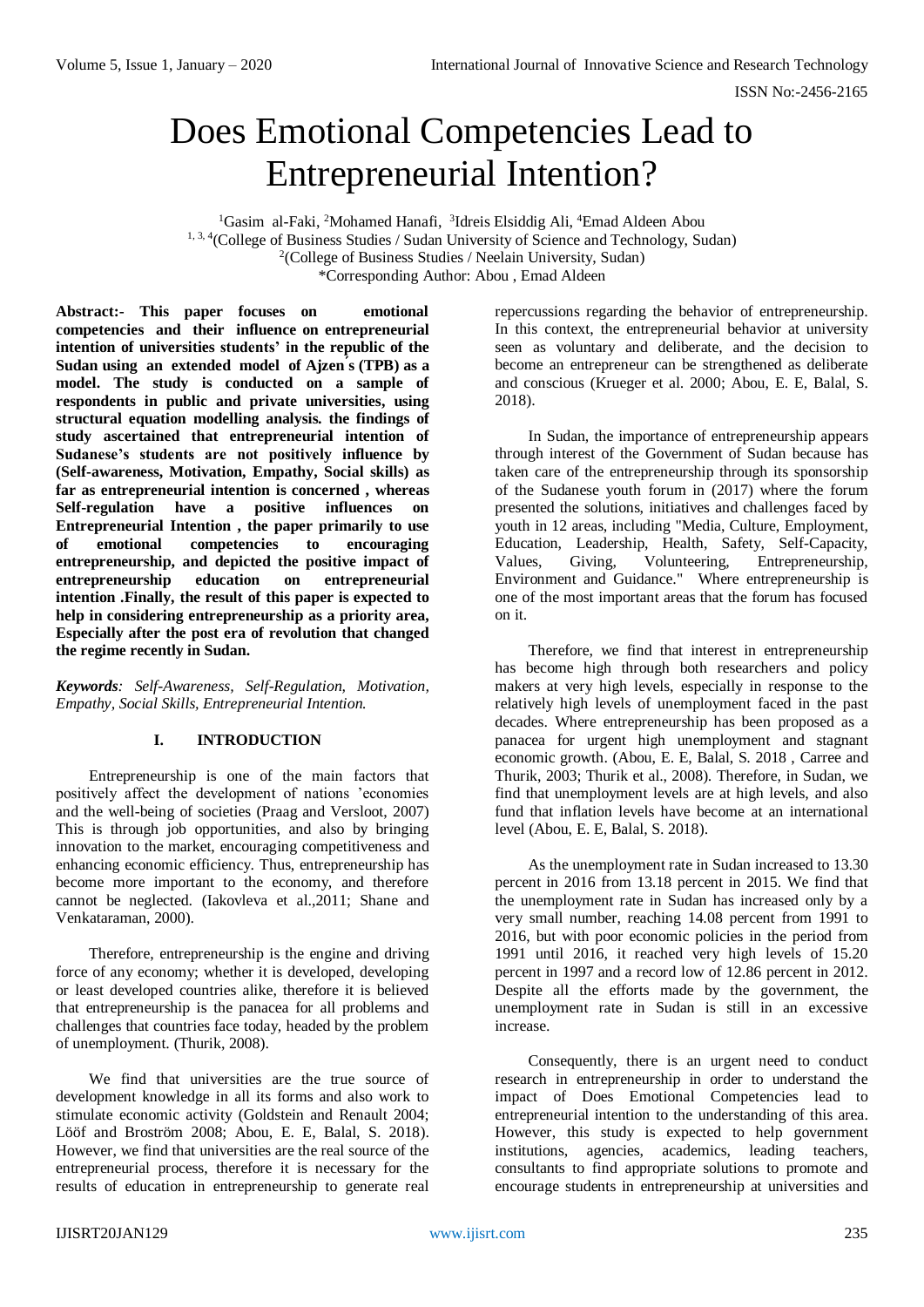in the community .And also by addressing the unemployment problem facing the Sudanese economy (Balal, S. Abou, E. E, Afifi, O.,2018)

## **II. LITERATURE REVIEW**

#### *Entrepreneurial Intention*

An entrepreneurial intention can be defined as a person's intention to be an entrepreneur in his professional life. It can also be defined as the plans that people who have the intention of entrepreneurship put in place to take calculated risks for their future projects, and also can be seen as collecting the required resources and setting up their own businesses. Entrepreneurial intent begins with entrepreneurial procedures. (Abou, E. E, Balal, S. 2018)

Bird (1998) believes that intention is the state of mind which directs intentions and actions of a person towards entrepreneurship. While Linan and Rodriguez (2004) state that intention is the effort of a person to act entrepreneurially (Khan, 2013: p187-188). Hmieleski and Corbett (2006) they believe that the intention of entrepreneurship is the intention to create high-growth businesses. Pruett, (2012: p94) believes that entrepreneurial intentions are plans to start and follow business ownership careers. (Abou, E. E, Balal, S. 2018)

#### *Emotional Competencies*

It can be said that entrepreneurship has an emotional dimension (Cardon et al. 2012). We find that there are many previous studies showed emotional competencies which are represented in personal characteristics such as Self-awareness, Self-regulation, Motivations, values, attitudes, Empathy, personality traits and Social skills that can affect the behavior of individuals and prepare some individuals towards entrepreneurial behavior.(Collins et al. 2004; Abou, E. E, Balal, S. 2018).

In this respect (Zampetakis et al., 2009) Where his study showed that people who have emotional competencies are more clear, and also , those who have a high ability to manage the organization, monitor and evaluate their emotions and the feelings of others, and therefore they are more willing and acceptable to manage entrepreneurial activities. Likewise, we found that emotional competencies mean the ability to perceive, we find that understanding and using the emotional competencies about yourself that enable or cause an effective or superior performance. (McClelland, 1973; Boyatzis, 2009; Abou, E. E, Balal, S. 2018). Where found that many authors prefer the term emotional competence rather than emotional intelligence because, emotional intelligence can't be taught and learned but emotional competence can be learned, (Abou, E. E, Balal, S. 2018).

However, emotional competence can indicate how an individual determines their feelings, feelings, or feelings of others, expresses, understands, organizes, or uses them. (Abou, E. E, Balal, S. 2018).

#### **III. METHODOLOGY**

#### *Research Goal*

To fill the objective of the study the survey was conducted to find out the influence of Emotional Competencies lead to entrepreneurial intention to Sudanese student in public and private universities in the republic of the Sudan. Consequently, self-administered questionnaire was used in the survey.

## *Sample and Data Collection*

The questionnaires were addressed to 384 undergraduate students in public and private universities in Sudan Only 348 students responded, resulting in 90.6 % response rate. The data were analysed using (SPSS  $\&$ AMOS v 25) approach to Structural Equation Modelling (SEM).

#### *Hypotheses Development*

#### *Emotional Competencies and Entrepreneurial Intentions*

So, we have confirmed previously that emotional competence is the ability to benefit from experience, skill, knowledge and social skills (Abou, E. E, Balal, S. 2018). Therefore, emotional competencies are considered as a distinct group of competencies that activate the entrepreneurial work, by relying on it along with more general business competencies. (Rasmussen et al., 2011, Abou, E. E, Balal, S. 2018). In view of these considerations, posited the following hypothesis: the main hypotheses are.

- H1.1a There is a positive relationship between Selfawareness and entrepreneurial intention
- H1.1b There is a positive relationship between Selfregulation and entrepreneurial intention.
- H1.1c There is a positive relationship between Motivation and entrepreneurial intention.
- H1.1d There is a positive relationship between Empathy and entrepreneurial intention.
- H1.1e There is a positive relationship between Social skills and entrepreneurial intention.

#### **IV. DATA ANALYSIS**

#### *A. Respondent's Profile*

Based on the descriptive statistics using the frequency analysis this part investigates the respondent's profile. The table reveals that  $(58.0\%)$  of the respondents are males where (41.0%) are females. With regard to respondents ages  $(27.0\%)$  less than 20 years and  $(61.1\%)$  are in the middle range age  $21 - 24$  years, and (9.5%) their age range is  $25 - 30$  years, and  $(2.4%)$  more than 30 years old Concerning the respondents university (50.0%) in SUST and (28.0) in U of K, while (8.5%) of student in private university , Concerning the respondents college (53.7) of student in business while (46.3%) in Non Business studies , Concerning the respondents background about entrepreneur (62.2) have a background about entrepreneurship, while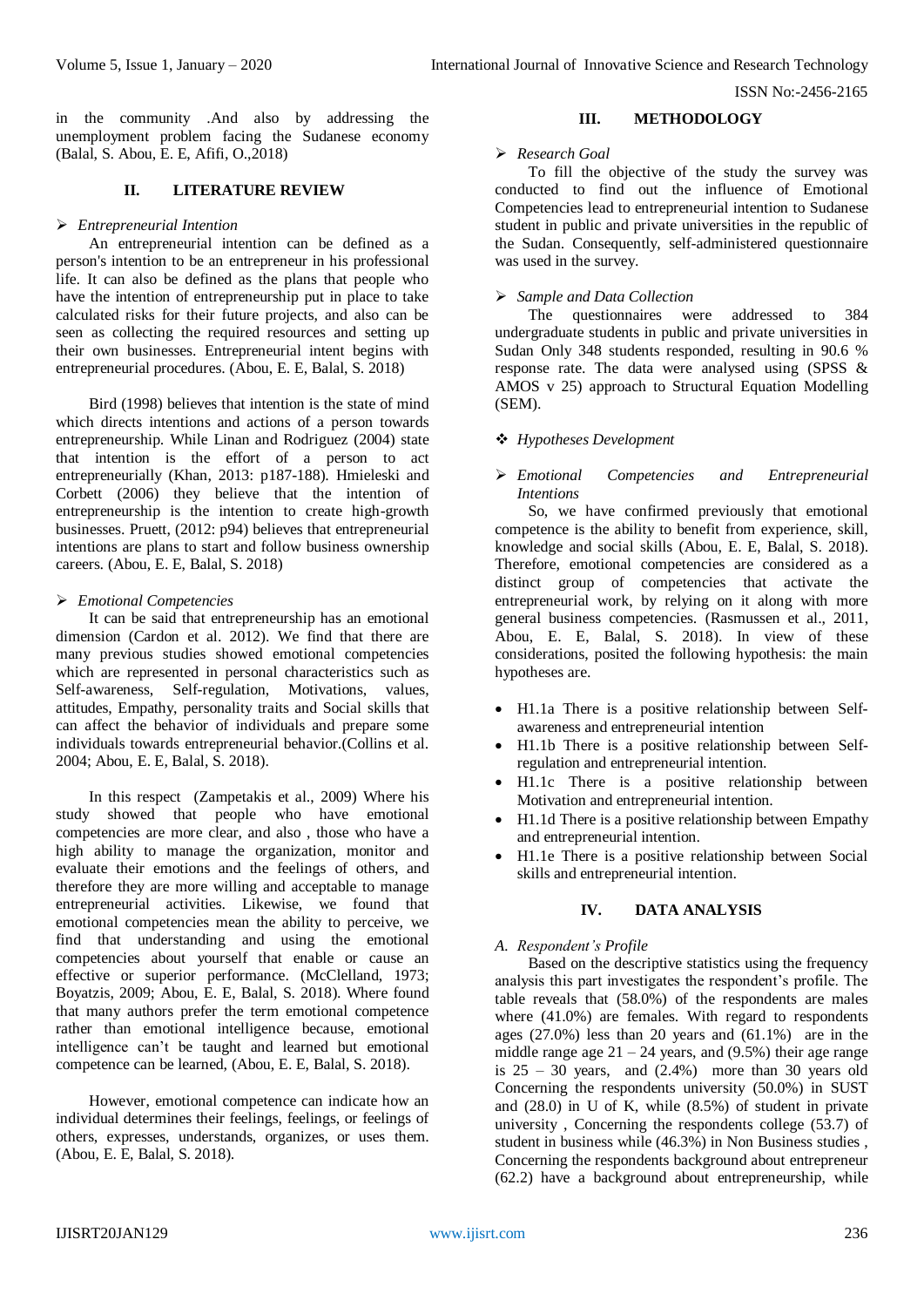(37.8) did not have any background about entrepreneurship, finally Concerning the family role of entrepreneur (70.6) family members currently entrepreneur, or have been entrepreneur in the past (29.4) did not have any members currently entrepreneur, or have been entrepreneur in the past.

*B. Exploratory Factor Analysis for Emotional Competencies (EFA)* 

Using Maximum Likelihood., the summary of results was showed in Table (1) the  $(KMO) = 0.834$ , so, and all items is above the recommended minimum level of 0.70, however the Exploratory Factor analysis was done on twelve items , which was used to measure dimensions of the Emotional Competencies constructs.

| K.M.O                                                                                                                        |                                                        |           |      |      |      |                |
|------------------------------------------------------------------------------------------------------------------------------|--------------------------------------------------------|-----------|------|------|------|----------------|
|                                                                                                                              | <b>CMIN</b>                                            | 1365.961  |      |      |      |                |
| Bartlett's Test of Sphericity                                                                                                | Df                                                     | 66        |      |      |      |                |
|                                                                                                                              |                                                        | Sig       | .000 |      |      |                |
|                                                                                                                              |                                                        | Component |      |      |      |                |
|                                                                                                                              |                                                        |           | 2    | 3    | 4    | $\overline{5}$ |
| I am able to recognize my own emotions and their effect on my actions.                                                       |                                                        |           |      |      |      | .715           |
|                                                                                                                              | I am aware of my own strengths and limits.             |           |      |      |      | .920           |
| I consider myself a person who is flexible and capable of addressing                                                         |                                                        |           | .903 |      |      |                |
| changes.                                                                                                                     |                                                        |           |      |      |      |                |
| I feel comfortable and open to new ideas, approaches and information.                                                        |                                                        |           | .853 |      |      |                |
| I intend to have a good financial return                                                                                     |                                                        |           |      |      | .756 |                |
|                                                                                                                              | I seek to contribute to the development of the economy |           |      |      | .929 |                |
| I am able to understand the feelings and viewpoints of others and I am<br>actively interested in the things they care about. |                                                        |           |      | .788 |      |                |
| I acknowledge the needs of other people to progress, and I like to foster<br>their capabilities.                             |                                                        |           |      | .719 |      |                |
| I am able to anticipate, recognize and meet the needs of others.                                                             |                                                        |           |      |      |      |                |
| I like to take advantage of the opportunities offered by different types of<br>people.                                       |                                                        |           |      |      |      |                |
| I have the ability to communicate effectively with others                                                                    |                                                        |           |      |      |      |                |
| I have high Persuade skills                                                                                                  |                                                        |           |      |      |      |                |

Table 1:- Exploratory factor analysis for Emotional Competencies

#### *C. Measurement and Validation of Emotional Competencies*

In order to perform confirmatory factor analysis (CFA ) for all variables in model (Figure 1) we find the psychometric properties is fit. The results of the CFA showed fairly acceptable fit statistics: $\chi$ 2(147.225) DF =44, $\chi$ 2/DF =3.346, RMSEA=0.089, NFI=0.92, CFI=0.97, IFI=0.95, GFI=1.000, and SRMR=0.033.. The result of CFA model show in Tale (2).



Fig 1:- CFA Model for Emotional Competencies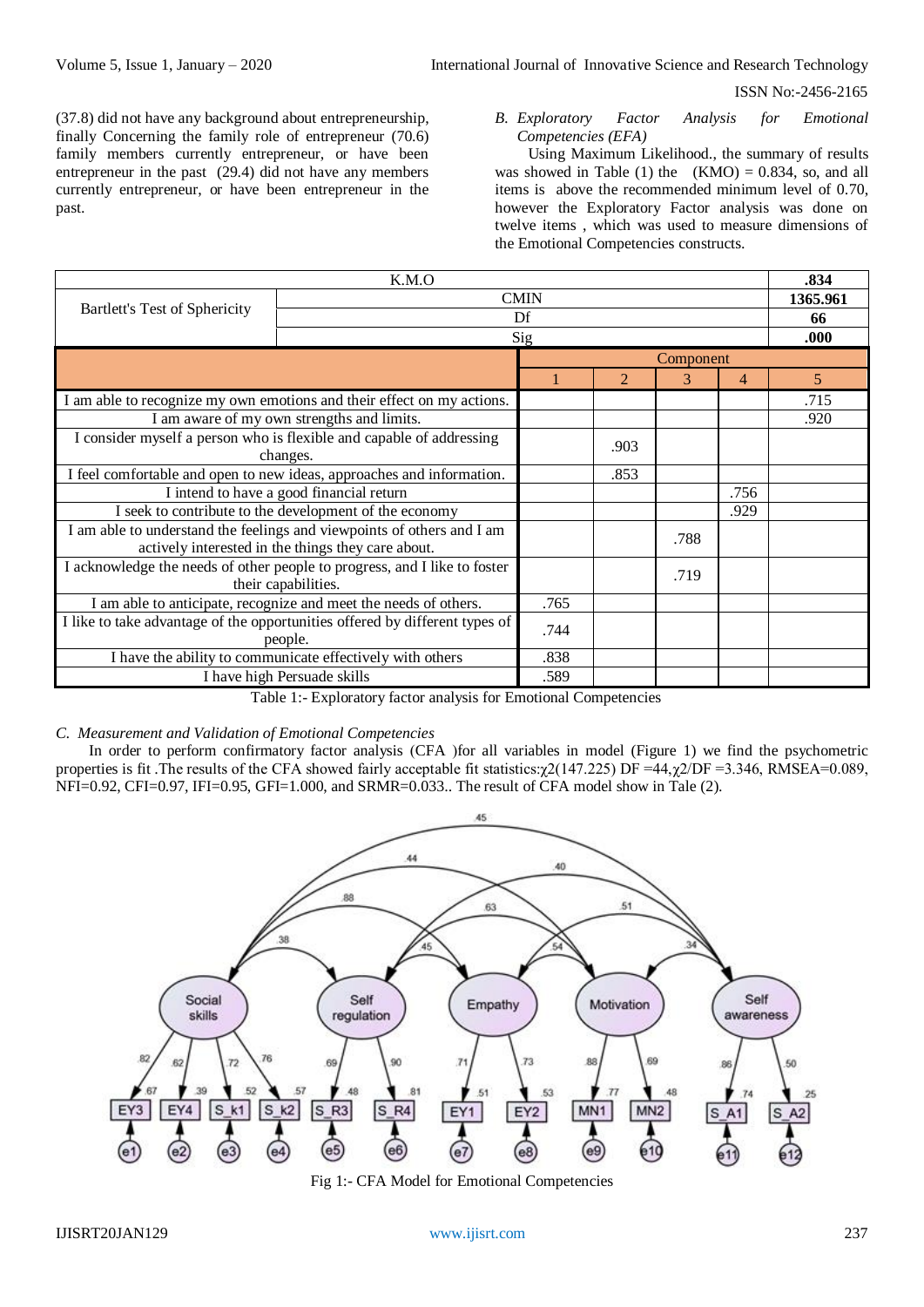Figure (1) show Confirmatory Factor Analysis (CFA) for Emotional Competencies, the structural model of Confirmatory Factor Analysis (CFA) reveals the same measures that can be calculated to determine goodness of fit, however this result shows that the sample size is adequate for structural equation modelling

| <b>Parameter</b>                  | <b>Measurement Model</b> | <b>Structural Model</b> |
|-----------------------------------|--------------------------|-------------------------|
| Chi-square                        | 147.225                  | 147.225                 |
| Degree of Freedom                 | 44                       | 44                      |
| Normed Chi-square (Chi-square/Df) | 3.346                    | 3.346                   |
| <b>GFI</b>                        | 1.000                    | 1.000                   |
| <b>AGFI</b>                       | 0.900                    | 0.900                   |
| <b>NFI</b>                        | 0.922                    | 0.922                   |
| <b>CFI</b>                        | 0.971                    | 0.971                   |
| <b>RMR</b>                        | 0.067                    | 0.067                   |
| <b>REMSA</b>                      | 0.089                    | 0.089                   |

| Table 2:- Model Fit Indices of Emotional Competencies |  |  |
|-------------------------------------------------------|--|--|
|                                                       |  |  |

The convergent validity of the construct of Emotional Competencies has been assessed through standardized factor loadings, AVE and CR. Table 3 reveals the (CR) for Social skills = 0.823, Self-regulation = 0.781, Empathy = 0.687, Motivation = 0.767, and Self-awareness =  $0.643$ , Also we find that values (AVE) in range  $0.492$  to  $0.645$ . The next table showed all value of Psychometric Properties of Emotional Competencies.

|                        | CR    | <b>AVE</b> | <b>MSV</b> | MaxR(H) |            |            |            |            |       |
|------------------------|-------|------------|------------|---------|------------|------------|------------|------------|-------|
| <b>Social skills</b>   | 0.823 | 0.539      | 0.770      | 0.837   | 0.734      |            |            |            |       |
| <b>Self-regulation</b> | 0.781 | 0.645      | 0.402      | 0.838   | $0.384***$ | 0.803      |            |            |       |
| <b>Empathy</b>         | 0.687 | 0.523      | 0.770      | 0.687   | $0.878***$ | $0.449***$ | 0.723      |            |       |
| <b>Motivation</b>      | 0.767 | 0.625      | 0.402      | 0.813   | $0.438***$ | $0.634***$ | $0.536***$ | 0.790      |       |
| <b>Self-awareness</b>  | 0.643 | 0.492      | 0.264      | 0.758   | $0.448***$ | $0.402***$ | $0.513***$ | $0.344***$ | 0.701 |

Table 3:- Psychometric Properties of Emotional Competencies Scale

*Significance of Correlations: † p < 0.100 \* p < 0.050 \*\* p < 0.010 \*\*\* p < 0.001*

## *Validity Concerns*

**Discriminant Validity:** the square root of the AVE for Social skills is less than its correlation with Empathy. **Reliability: the CR** for Empathy is less than 0.70. No way to improve CR because you only have two indicators for that variable. Removing one indicator will make this not latent. **Reliability: the CR** for Self-awareness is less than 0.70. No way to improve CR because you only have two indicators for that variable. If removing one indicator will make this not latent. **Convergent Validity**: the AVE for Self-awareness is less than 0.50. No way to improve AVE because you only have two indicators for that variable. If removing one indicator will make this not latent. **Discriminant Validity**: the AVE for Social skills is less than the MSV. **Discriminant Validity:** the AVE for Empathy is less than the MSV

## *Testing Hypotheses*

# *The Relationship between Emotional Competencies and Entrepreneurial Intension*

To assess the impact of Emotional Competencies, such as Self-awareness, self-regulation, motivation, empathy and social skills on entrepreneurial intension, structural equation modeling has been employed and a measurement model of these constructs has been assessed. Figure 2 reveals that reflective indicators have been used for the measurement of latent constructs and non-causal relationship has been studied among different constructs, by drawing path .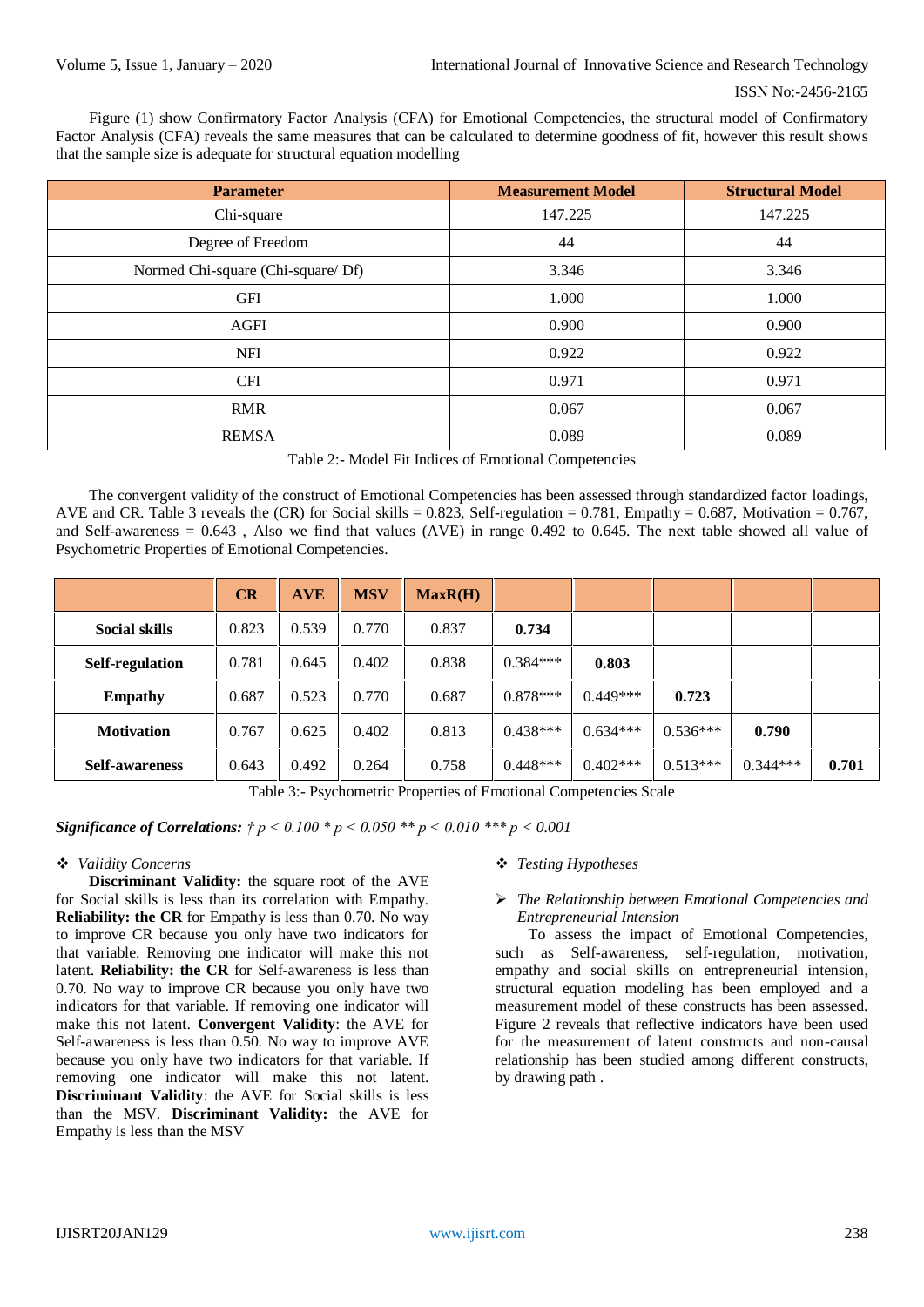

Fig 2:- Structural model estimation for self on Entrepreneurial Intention

The structural model reveals the same value of model fit shown in Table 3, all the model fit indices for the structural model were not only significant but remain same as in the measurement model. The low index of R square (i.e. 0.22) justifies the underlying theoretical model.

When Self-awareness goes up by 1 St.D, Entrepreneurial Intention goes down by 0.057 St.D, the CR equal  $= 0.836$  in absolute value is .403. So, Self-awareness is not significantly on Entrepreneurial Intention. When Self-regulation goes up by 1 St.D, Entrepreneurial Intention goes up by 0.191 St.D. The probability of CR equal 2.458 in absolute value is .014. So, Self-regulation is significantly on Entrepreneurial Intention. When Motivation goes up by

1 St.D, Entrepreneurial Intention goes up by 0.125 St.D. The probability of getting a CR as large as 1.463 in absolute value is .144. however the Motivation is not significantly on Entrepreneurial Intention.

When Empathy goes up by 1 St.D, Entrepreneurial Intention goes up by 0.058 St.D. The probability of getting a CR as large as 0.268 in absolute value is .the Empathy is not significantly on Entrepreneurial Intention. and When Social skills goes up by 1 St.D, Entrepreneurial Intention goes up by 0.226 St.D. The probability of getting a CR as large as 1.212 in absolute value is .226. the Social skills is not significantly on Entrepreneurial Intention. All details are shown in the (Table 3).

| Parameter                                      | Measurement<br>Model  | Structural<br>Model      |  |  |  |  |
|------------------------------------------------|-----------------------|--------------------------|--|--|--|--|
| Chi-square                                     | 147.225               | 147.225                  |  |  |  |  |
| Degree of Freedom                              | 44                    | 44                       |  |  |  |  |
| Normed Chi-square (Chi-square/ Df)             | 3.346                 | 3.346                    |  |  |  |  |
| <b>GFI</b>                                     | 1.000                 | 1.000                    |  |  |  |  |
| AGFI                                           | 0.900                 | 0.900                    |  |  |  |  |
| <b>NFI</b>                                     | 0.922                 | 0.922                    |  |  |  |  |
| <b>CFI</b>                                     | 0.971                 | 0.971                    |  |  |  |  |
| <b>RMR</b>                                     | 0.067                 | 0.067                    |  |  |  |  |
| <b>REMSA</b>                                   | 0.089                 | 0.089                    |  |  |  |  |
| Path Analysis                                  |                       |                          |  |  |  |  |
| R-Square                                       | 0.22                  |                          |  |  |  |  |
| Path Details                                   | <b>Critical Ratio</b> | <b>Path Coefficients</b> |  |  |  |  |
| Entrepreneurial Intention <--- Self-awareness  | $-.836$               | .403 NS                  |  |  |  |  |
| Entrepreneurial Intention <--- Self regulation | 2.458                 | $.014***$                |  |  |  |  |
| Entrepreneurial Intention <--- Motivation      | 1.463                 | $.144$ NS                |  |  |  |  |
| Entrepreneurial Intention <--- Empathy         | .268                  | .788 NS                  |  |  |  |  |
| Entrepreneurial Intention <--- Social skills   | 1.212                 | .226 NS                  |  |  |  |  |

Table 4:- Model Fit Indices and Path Coefficients TPB (Multi-dimensional) and entrepreneurial intention \*\*\* Significant at .05 level \*\* Significant at .01 level NS Not Significant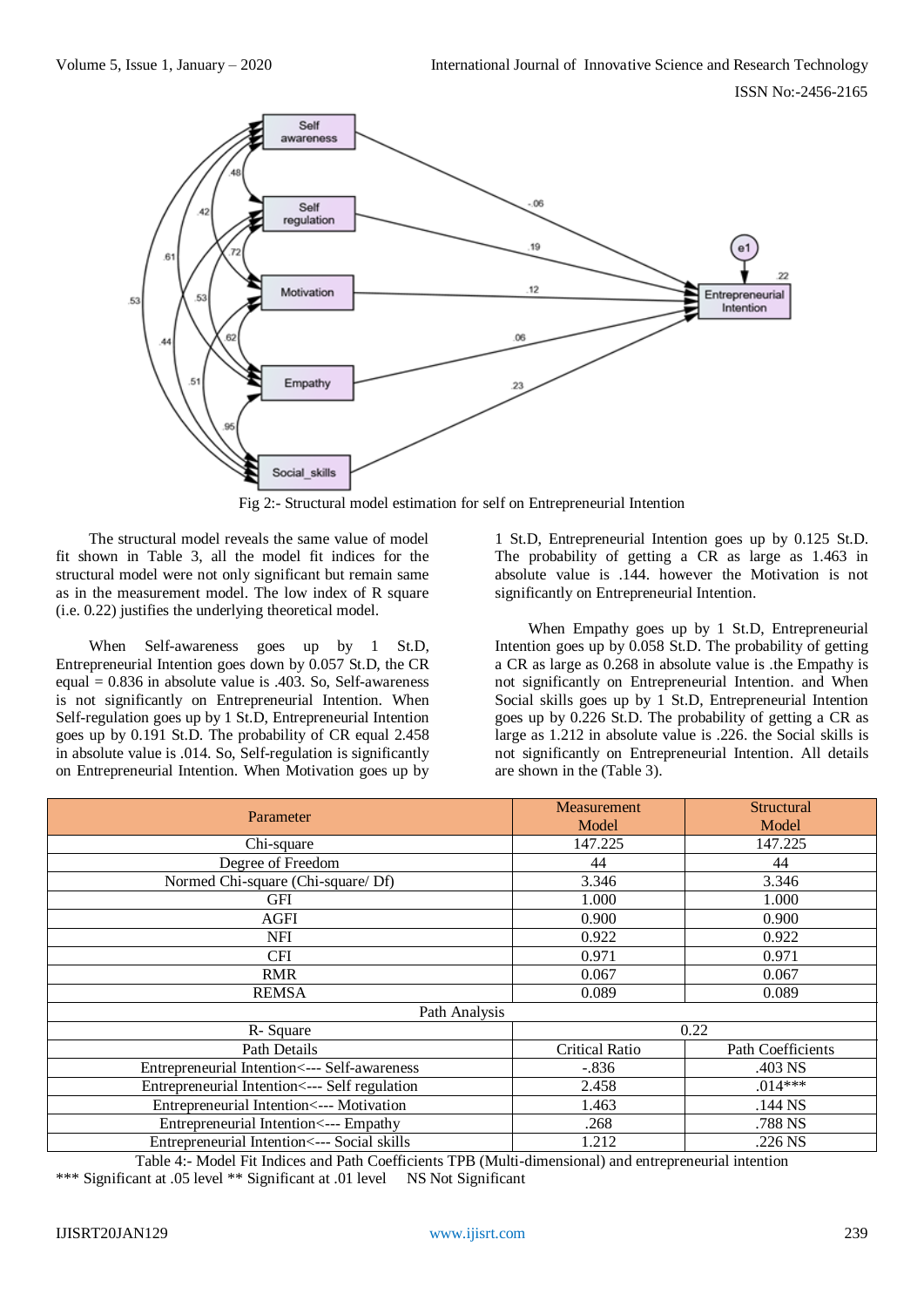# **V. CONCLUSION**

The paper aimed to test the relationship between the Emotional Competencies and entrepreneurial intention in Sudanese's universities, the result of study confirmed that<br>Self-regulation has significantly influence on Self-regulation has significantly influence on Entrepreneurial Intention, nonetheless Self-awareness, Motivation and Social skills are not significantly influence Entrepreneurial Intention.

This study has similar finding with (Jibao et al., 2017, Abou, E. E, Balal, S. 2018; Abou, E. E et al., 2020) when self-regulation as mediating variables between risk propensity and entrepreneurial intention. Where his study found that the elf-regulation mediated the relationship between risk propensity and entrepreneurial intention, (Bandura 1991, 2012). Found risk propensity has positive influence on entrepreneurial intention, while self-efficacy mediated the relationship risk propensity on entrepreneurial intention, Furthermore, his analysis show significant interaction effect (moderated-mediation) effect of entrepreneurial self-efficacy and promotion on entrepreneurial intention .The different result of this study due to using a different type of variable. And also different culture.

When (O.Y. Abiodun and O .O. Oyejoke 2017, Abou, E. E, Balal, S. 2018 ; Abou, E. E et al. ,2020) Where the results of his study confirmed that there was a significant and positive relationship between students' motivation for entrepreneurial and entrepreneurship intentions. This result indicates that entrepreneurship education motivates students positively to venture (to be came entrepreneur) after graduation.

Also the result of study came consistent with Wilson, (2007) which confirmed entrepreneurship motivation has a significantly influence on students' intentions toward entrepreneurship by motive them to choose entrepreneurial careers after graduation. Moreover, the study result came consistent with the by (V Fernández-Pérez et al 2017) confirmed that entrepreneurship in university students demonstration is favoured by the progress of their emotional competencies, due to the direct influence on entrepreneurial intention the positive influence Came through (attitudes and perceived self-efficacy) his study suggested that students with a higher degree of emotional competencies and received entrepreneurship education in university will have a more positive intention towards entrepreneurship and also will be more capable to becoming entrepreneurs in the future.

Last but not least, the result of study consist with (Abou, E. E et al. ,2020) found that students who had a positive way of thinking became real entrepreneurs. and also the student with High attitude towards selfemployment actually indicates that the respondent is more in favour of self-employment than organizational employment.

The key contribution of this research is the empirical evidence of the result of this study (does Emotional Competencies lead to students' intention). The implication of this study to give and Sudanese government and policymakers a true picture of the students desire (to work freely) to be real entrepreneur and their willingness to work organizational employment. As well as to help university professors to introduce entrepreneurship as a core subject in all fields, besides offering entrepreneurship training, also universities must consider other factors to motivate students to become entrepreneurs.

The limitation of this research is its sample size (just 348 response), which only consists of some public and private universities in the republic of the Sudan. The finding may not represent the whole population in the republic of the Sudan. Moreover, the student sample has just consisted of bachelor students who are in their final years of study. Future research may consider including respondents not students at universities but select real entrepreneur.

## **REFERENCES**

- [1]. Abou, E. E, Balal, S. (2018). [Motivation to Become](https://www.researchgate.net/publication/329276144_Motivation_to_Become_Entrepreneurs_An_Exploratory_Study) Entrepreneurs an [Exploratory Study,](https://www.researchgate.net/publication/329276144_Motivation_to_Become_Entrepreneurs_An_Exploratory_Study) journal of Economic and Management Sciences, Volume 19(1) 2018 ISSN (Print):1858-6740.
- [2]. Abou, E. E, Balal, S. (2018).What makes an Entrepreneurs Success in business? Exploratory Study in Sudanese Entrepreneurs, GCNU Journal ISSN: 1858.
- [3]. Abou, E. E, Hanafi .M, Ali.E.O (2020) Entrepreneurial Intentions: The Influence of Individual Factors, American International Journal of Business Management (AIJBM), ISSN- 2379-106X, www.aijbm.com Volume 3, Issue 1 (January 2020), PP 08-13
- [4]. Balal, S. Abou, E. E, Afifi, O.(2018). Determinants of entrepreneurial intentions using Theory of Planned Behavior, Journal of Economic and Management Sciences Volume 19(2) 2018 ISSN (Print):1858-6740 e-ISSN (Online):1858-8573.
- [5]. Boyatzis, R. E. (2008). Guest editorial. Competencies in the 21st century. Journal of Management Development, 27(1), 5–12.
- [6]. Cardon,M. S., Foo,M.D., Shepherd,D.,&Wiklund, J. (2012). Exploring the heart: Entrepreneurialmotion is a hot topic. Entrepreneurship Theory and Practice, 36(1), 1–10.
- [7]. Carree, M. A., & Thurik, A. R. (2003). The impact of entre- preneurship on economic growth. In D. B. Audretsch & Z. J. Acs (Eds.), Handbook of entrepreneurship research (pp. 437–471). Boston/Dordrecht: Kluwer Academic.
- [8]. Collins, C., Hanges, P., & Locke, E. (2004). The relationship of achievement motivation to entrepreneurial behavior: A meta-analysis. Human Performance, 17(1), 95–117.